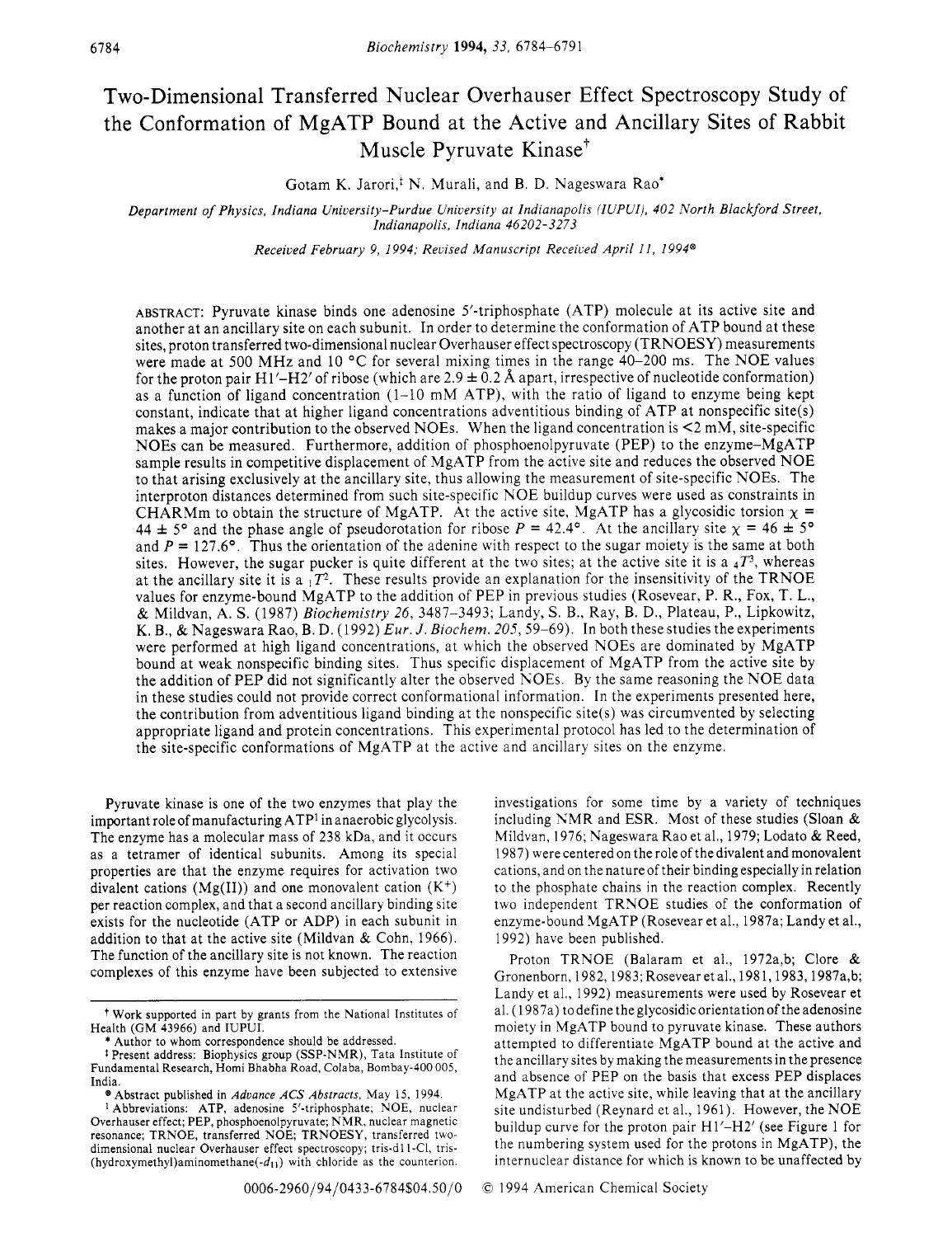

**FIGURE** 1: Adenosine moiety showing the numbering system used for the relevant protons.

variations in the sugar pucker and glycosidic rotation (Rosevear et al., 1983), showed no measurable change upon the addition of excess PEP to the sample (Figure 2c of Rosevear et al. (1987a)). Nevertheless, the results were analyzed in terms of a single conformation at the ancillary site and multiple conformations in fast exchange at the active site. Rosevear et al. (1987a) performed their TRNOE measurements in the 1 D mode by monochromatic saturation of a desired resonance for a specified duration  $(\tau_m)$ , which was considered equivalent to a delay (or mixing time) by assuming instantaneous saturation. The results were analyzed on the basis of a twospin approximation irrespective of the delay time.

Landy et al. (1992) investigated the conformation of MgATP bound to pyruvate kinase, as well as to the nucleotidyl transfer enzyme methionyl tRNA synthetase. The buildup of the TRNOE was measured once again in the 1D mode by employing a DANTE pulse for selective inversion (Morris & Freeman, 1978) of a chosen resonance followed by a delay time. These measurements also showed no measurable difference in the NOE upon the addition of excess PEP. The results were analyzed by the use of the complete relaxation matrix method applicable for the TRNOE experiments (Landy & Nageswara Rao, 1989). It was concluded that the experimental data is consistent with a single conformation for MgATP bound at all the sites with a glycosidic rotation angle of  $39 \pm 4^{\circ}$  (Landy et al., 1992). This conformation also fit the TRNOE data for methionyl tRNA synthetase. Aside from the variance in the conformations deduced by these two investigations by Rosevear et al. (1987a) and Landy et al. (1992), the insensitivity of the observed TRNOE to the presence of excess PEP remained a puzzle (considering the fact that the displacement of MgATP at the active site by PEP was generally accepted).

Recent TRNOE measurements made in our laboratory on MgATP and MgADP bound to rabbit muscle creatine kinase (Murali et al., 1993) have drawn attention to the fact that nonspecific binding of the ligand to the enzyme might make a dominant contribution to the observed TRNOE for experimental sample protocols conventionally employed hitherto in such measurements including those by Rosevear et al. (1987a) and Landy et al. (1992). This aspect has not been previously investigated in sufficient detail, although it is not altogether unrecognized. The effects of nonspecific binding were demonstrated by Murali et al. (1993) by showing that the fractional NOE observed for  $H1'$ - $H2'$  for a fixed ratio of nucleotide and enzyme concentrations adequate to saturate the active sites increased significantly at high ligand concentrations. Furthermore, with such high nucleotide concentrations TRNOESY patterns similar to those for the

creatine kinase–MgATP complexes were also obtained with proteins such as  $\gamma$ -globulin and bovine serum albumin which do not possess specific nucleotide binding sites. For enzyme (site) concentrations of about 1 mM, adventitious binding becomes significant when nucleotide concentrations are in excess of 5-10 mM. Under these conditions the excess nucleotide concentrations are large compared to the typical nonspecific dissociation constants of a few millimoles/liter. Thus, in order to minimize the effects of nonspecific binding it is necessary to determine the ligand concentration dependence of the observed TRNOE (keeping the ligand:protein ratio constant in the saturating range). An appropriate sample protocol with ligand concentrations sufficiently low such that the observed TRNOE arises predominantly from the specific binding may then be chosen.

In view of the results obtained by Murali et al. (1993), and considering the fact that in both of the previous studies by Rosevear et al. (1987a) and Landy et al. (1992) the sample protocols used are likely to allow for significant nonspecific binding of the nucleotide to the enzyme, we have reinvestigated the conformation of MgATP bound to rabbit muscle pyruvate kinase by making proton TRNOESY measurements. A proper sample protocol was developed by measuring the dependence of the observed TRNOE on nucleotide concentration, as discussed above. Since such a sample protocol assures that the observed NOE arises almost exclusively from the specific nucleotide binding sites, the question of the displacement of MgATP bound at the active site by PEP could be incisively addressed by making the measurements with and without PEP. Such measurements allowed a separation of the TRNOE contributions from nucleotide bound at the active and the ancillary sites. The results were then subjected to standard TRNOE analysis, followed by molecular mechanics calculations to determine the most acceptable conformations of MgATP at the two categories of sites.

#### **EXPERIMENTAL PROCEDURES**

*Materials.* ATP and PEP were obtained from Sigma Chemical Co. Rabbit muscle pyruvate kinase was from Boehringer Mannheim GMBH. Tris(hydroxymethy1)aminomethane- $d_{11}$  and 99.99% D<sub>2</sub>O were supplied by Research Organics Inc. All other chemicals used were of analytical reagent grade.

*Preparation of Enzyme Sample.* About 100 mg of the enzyme suspension was centrifuged, and the pellet was dissolved in 1 mL of 50 mM tris-d11 in 99.9%  $D_2O$ , and pH was adjusted to 8.0 by the addition of DCl. This solution was dialyzed against ten changes of the same buffer using a dialysis cell. After dialysis the enzyme was centrifuged, and the protein concentration was determined spectrophotometrically using  $\epsilon_{280}^{\text{mg/mL}} = 0.54 \text{ cm}^{-1}$  and a molecular mass of 238 kDa. Pyruvate kinase is a tetramer with one catalytic site/subunit (Steinmetz & Deal, 1966). The enzyme concentrations reported here are in terms of subunits. The ATP concentration was measured using  $\epsilon_{259}^{mM} = 15.4$  cm<sup>-1</sup>. The pH values reported here correspond to the reading on a Beckman Altex Model 3500 digital pH meter and are not corrected for isotope effects.

*NMR Measurements.* 'H NMR measurements at 500 MHz were made on a Varian Unity 500 NMR spectrometer. The solutions were in  $D_2O$ , and the sample temperature was maintained at 10 °C. NOESY time domain data were collected in the hypercomplex mode (States et al., 1982) with 256  $t_1$  increments and 2K  $t_2$  points, with mixing times of 40, 60,80,120,160, and 200 ms. Thirty-two scans were averaged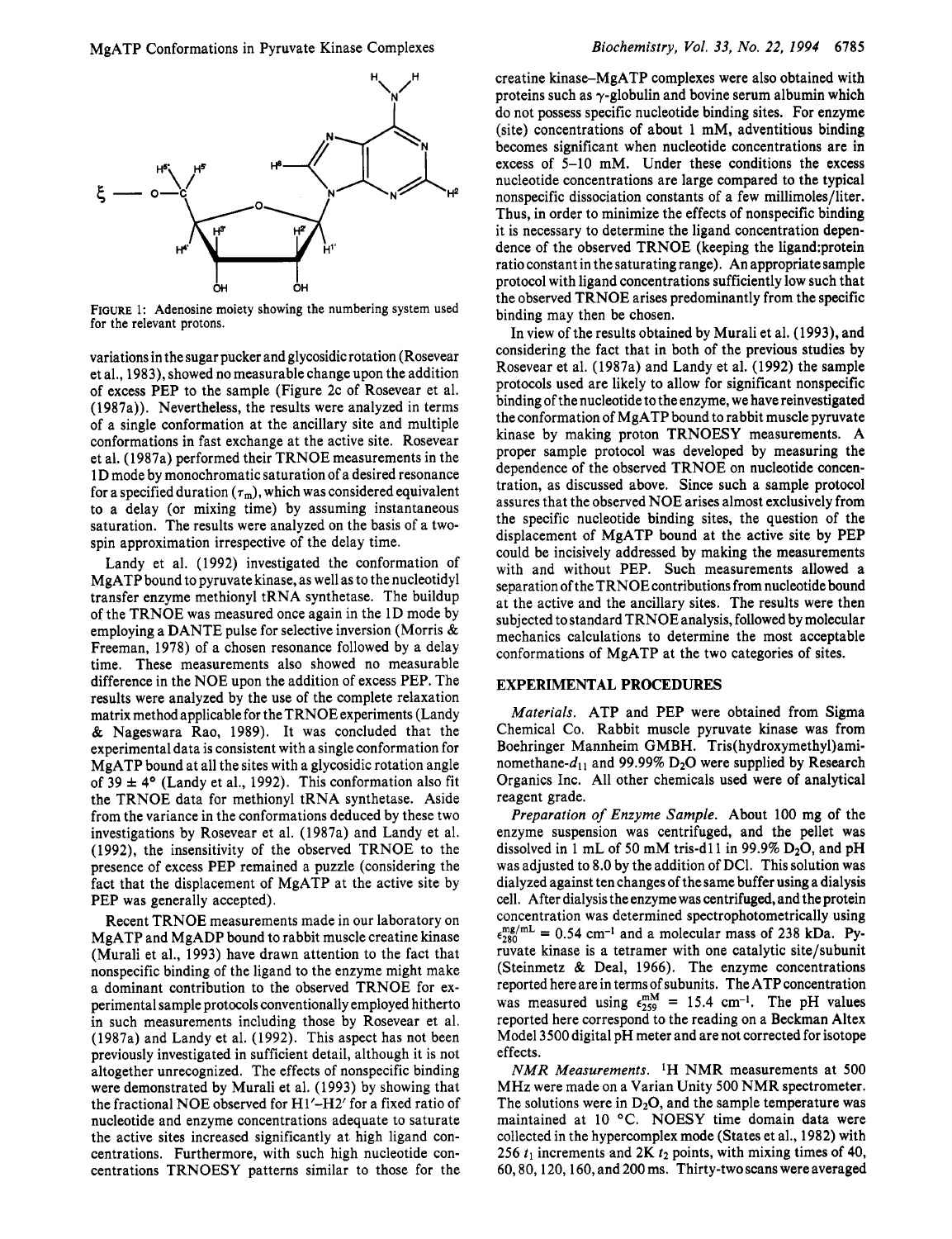for each  $t_1$  increment, and the zero-quantum interference was suppressed by random variation of the mixing time (up to 10% of its value) between different  $t_1$  increments (Macura et al., 1981). A relaxation delay of *2* s was used in all the experiments. The carrier frequency was placed at the HDO resonance, which was suppressed by monochromatic irradiation using the decoupler channel during the relaxation delay, the  $t_1$  period, and the mixing period. 2D Fourier transformations were performed with a Gaussian apodization on both dimensions and zero-filling to yield a 2K  $(F_1) \times 4K$   $(F_2)$  data set. The spectra were phased to the pure absorption mode. Fractional NOES were determined by dividing the observed NOEvolume by the diagonal peakvolumeof H l'extrapolated to zero mixing time. In the experiments where measurements were made only for a single mixing time (80 ms), a control spectrum was recorded with zero mixing time. The diagonal volume of the H 1' resonance from such a control measurement was used to normalize the NOES.

*Theoretical Details.* Data from a number of previous studies suggests that the lifetime of binary enzyme-nucleotide complexes is on the order of a millisecond (Jarori et al., 1985; Ray & Nageswara Rao, 1988; Ray et al., 1988; Jarori, et al., 1989). Similar estimates result on the basis of known dissociation constants  $(10^{-5}-10^{-4} \text{ M})$  and the assumption of diffusion controlled on rates of  $10^8-10^9$  M<sup>-1</sup> s<sup>-1</sup>. This lifetime is considerably shorter than proton relaxation times of 0.5- 1.0 s in these complexes. The fast-exchange condition may, therefore, be assumed for TRNOE analysis. It has been shown that in the limit of fast exchange the characteristic equation for TRNOE is given by

$$
\frac{\mathrm{d}}{\mathrm{d}t}\mathbf{m} = -\mathbf{R}\mathbf{m} \tag{1}
$$

where **m** is a magnetization vector for all the spins and **R** is an average relaxation matrix given by

$$
\mathbf{m} = \mathbf{m}^b + \mathbf{m}^f \tag{2}
$$

$$
\mathbf{R} = p_b \mathbf{W}^b + p_f \mathbf{W}^f \tag{3}
$$

In eqs 2 and 3,  $\mathbf{m}^b$  and  $\mathbf{m}^f$  are *n*-component magnetization vectors,  $W^b$  and  $W^f$  are  $n \times n$  relaxation matrices, and  $p_b$  and *pf* are the population fractions for the bound and free ligand, respectively, each containing *n* spins (Landy & Nageswara Rao, 1989; Koning et al., 1990; Campbell & Sykes, 1991). The relaxation matrix elements of **Wb** and Wf are given by the standard expressions for the case of the dipolar interaction (Abragam, 1961; Noggle & Schirmer, 1971; Kalk & Berendson, 1976; Keepers & James, 1984; Landy & Nageswara Rao, 1989) tion matrix elements of W<sup>b</sup> and W<sup>f</sup> are given by<br>dexpressions for the case of the dipolar interaction<br>1961; Noggle & Schirmer, 1971; Kalk & Ber-<br>76; Keepers & James, 1984; Landy & Nageswara<br> $W_{ij} = W_{ji} = \frac{\gamma^4 h^2 \tau_c}{10 r_{ij$ 

$$
W_{ij} = W_{ji} = \frac{\gamma^4 h^2 \tau_c}{10 r_{ij}^6} \left[ -1 + \frac{6}{1 + 4\omega^2 \tau_c^2} \right]
$$
 (4)

and

$$
W_{ij} = W_{ji} = \frac{\gamma^4 h^2 \tau_c}{10 r_{ij}^6} \left[ -1 + \frac{6}{1 + 4\omega^2 \tau_c^2} \right] \tag{4}
$$
  

$$
W_{ii} = \frac{\gamma^4 h^2 \tau_c}{10} \left[ 1 + \frac{3}{1 + \omega^2 \tau_c^2} + \frac{6}{1 + 4\omega^2 \tau_c^2} \right] \sum_{k \neq i} r_{ik}^{-6} \tag{5}
$$

in which  $\gamma$  and  $\omega$  are the gyromagnetic ratio and Larmor frequency of the protons, *rij* is the distance between spins *i* and *j*, and  $\tau_c$  is the isotropic rotational correlation time. These parameters will correspond to the bound and free species depending on whether **Wb** or **Wf** is evaluated. The elements

of **mb** and **mf** are given by analogous expressions, e.g.,

$$
m_i^{\mathrm{b}} = M_{zi}^{\mathrm{b}} - M_{0i}^{\mathrm{b}} \tag{6}
$$

where  $M_{zi}^{b}$  is the instantaneous value of the z-component of the magnetization of spin *i* in the bound state and  $M_{0i}^b$  is its equilibrium value. Equations **4** and 5 assume that the spin system is in a single conformation characterized by the distances *ri,* and is undergoing isotropic rotational diffusion characterized by  $\tau_c$ . The intensity of the *i*  $\leftarrow$  *j* cross peak in the two-dimensional TRNOESY experiment representing polarization transfer from *j* to *i* for a mixing time  $\tau_m$  is given by

$$
m_{i \leftarrow j}(\tau_m) = (e^{-\mathbf{R}\tau_m})_{ij} M_{0j} \tag{7}
$$

$$
= \left[1 - \mathbf{R}\tau_{m} + \frac{1}{2}\mathbf{R}^{2}\tau_{m}^{2} - \frac{1}{6}\mathbf{R}^{3}\tau_{m}^{3} + \dots\right]_{ij}M_{0j} \qquad (8)
$$

Equation 8 shows that the buildup of the intensity of a cross peak given by  $m_{i\leftarrow j}(\tau_m)$  vs  $\tau_m$  in the TRNOESY spectrum is a polynomial in  $\tau_m$ , and the initial slope of the buildup, which is just the linear term in eq 8, yields  $R_{ij}$ . If there are two binding sites (designated by (1) and (2)) for the ligand under fast-exchange conditions, *Rij* is given by

$$
R_{ij} = p_{b}(1) W_{ij}^{b}(1) + p_{b}(2) W_{ij}^{b}(2) + p_{f} W_{ij}^{f}
$$
 (9)

Since usually  $(\omega \tau_c^0)^2 \gg 1$ ,  $\tau_c^0 \gg \tau_c^1$ , and  $p_b/p_f$  is 0.1–0.25, the last term in eq 9 is negligible so that

$$
R_{ij} \approx p_{\rm b}(1) W_{ij}^{\rm b}(1) + p_{\rm b}(2) W_{ij}^{\rm b}(2) \tag{10}
$$

$$
\approx R_{ij}^b(1) + R_{ij}^b(2) \tag{11}
$$

TRNOE measurements under sample conditions in which both of the binding sites are occupied will yield *Ri,.* The distance information at the individual binding sites cannot be obtained unless it is possible to independently determine  $R_{ij}^{\text{b}}(1)$  or  $R_{ii}^{b}(2)$ . In cases such as the ATP complexes of pyruvate kinase, if 1 and 2 represent the active and ancillary sites respectively, ATP at the active site may be displaced by adding a sufficient excess of PEP to the sample. TRNOE measurements on such a sample yield  $R_{ii}^{b}(2)$ . Thus by making the TRNOE measurements on ATP complexes of pyruvate kinase in the absence and presence of PEP,  $R_{ii}^{b}(1)$  and  $R_{ii}^{b}(2)$  may be evaluated and the interproton distances deduced for ATP bound at the active and ancillary sites.

It should be noted that eq 10 shows that the  $R_{ij}^b$  values at the two sites combine linearly to generate the effective relaxation matrix for the bound complex. However, the NOES at the two sites are not additive except for short  $\tau_m$  values for which eq 8 may be approximated to be linear in  $\tau_m$ . The initial slopes of the buildup curves are, therefore, additive as indicated by eq 11. Values of  $R_{ij}^b$  at any particular site yield the ratios of interproton distances characteristic of that site through the relation

$$
R_{ij}^{\rm b}/R_{jk}^{\rm b} = r_{jk}^{\phantom{jk}6}/r_{ij}^{\phantom{jk}6} \tag{12}
$$

*Interproton Distance Constraints and Energy Minimization.*  For the determination of the ligand structure, the NOEdetermined distances were used as constraints for energy minimization using thecomputer program CHARMm (Brooks et al., 1983) with the Powell minimization algorithm on a Silicon Graphics computer. The distance constraints were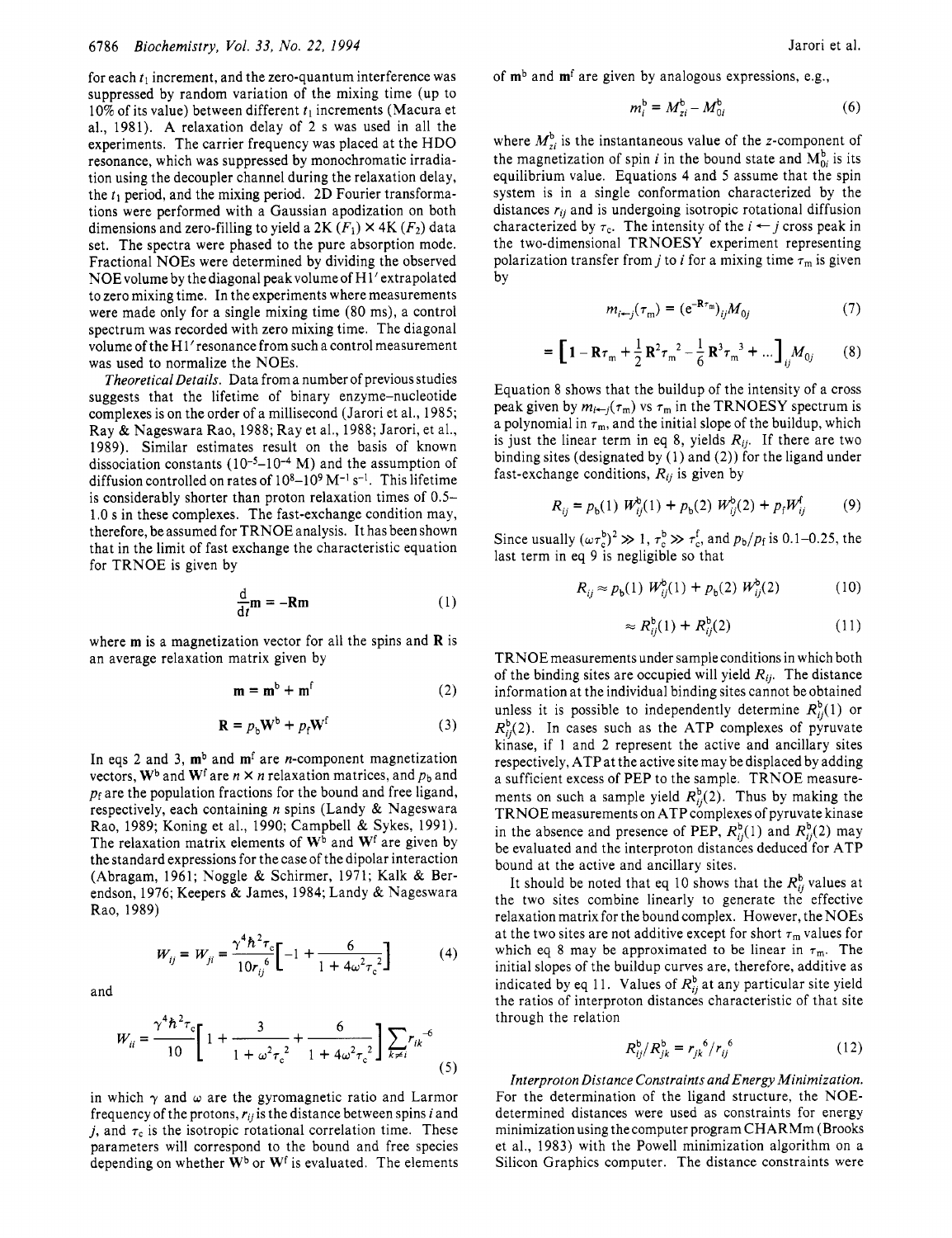

FIGURE 2: Proton TRNOESY spectrum (500 MHz) of pyruvate kinase-MgATP complex at 10 °C. The sample volume of 600  $\mu$ L contained 0.199 mM enzyme sites, 1.05 mM ATP, 20 mM  $MgCl<sub>2</sub>$ in 50 mM tris-dllC1, pH 8.0 NMR parameters: 256 **X** 2t, increments; 2K points during  $t_2$ ; 32 transients for each  $t_1$ ; mixing time, 160 ms; relaxation delay, 2 s. Two-dimensional Fourier transformation was performed along both dimensions with a Gaussian apodization and zero filling to obtain a 2K  $(F_1) \times 4K$   $(F_2)$  data set.

applied sequentially starting with the distances between H8 of the adenine ring and all of the ribose protons. In the second step, the distances between H1' and all other sugar protons were added as constraints. In the final step, all of the  $10-12$ NOE determined distances were applied as constraints. A force constant  $F = 20$  kcal mol<sup>-1</sup>  $\mathbf{A}^{-2}$  was used to obtain the initial structure that fit best with the experimental data. However, the energy of such an initial structure was significantly elevated. In order to refine the initial structure further, all the distance constraints were used again, but the force constant F was reduced to 10 kcal mol<sup>-1</sup>  $\AA$ <sup>-2</sup>. This resulted in minor changes in the interproton distances, but the energy of the structure was lowered substantially.

## **RESULTS**

*Variation of TRNOE with Ligand Concentration. Role of Nonspecific Binding.* A typical TRNOESY spectrum for a pyruvate kinase-MgATP sample is shown in Figure 2. The effect of ligand concentration on the observed intramolecular interproton NOEs was studied by recording such spectra at several different ligand concentrations with the enzyme to ligand ratio being kept constant. Initially a sample with 0.99 mM pyruvate kinase and a high ligand (MgATP) concentration of 10.08 mM was prepared. This sample was sequentially diluted with 50 mM tris-d11 buffer containing 20 mM  $MgCl<sub>2</sub>$ to obtainn different ligand concentrations with the ratio of ligand to enzyme concentration being kept constant. At each ligand concentration, TRNOESY spectra were recorded for mixing times of 80 and 0 ms (for normalization of NOEs). Figure 3 shows the change in percent NOE with increasing ligand concentration. The data are presented for NOE between H1' and H2' of ATP since the distance between these two protons  $(2.9 \pm 0.2 \text{ Å})$  is independent of the nucleotide conformation (Levitt & Warshell, 1978; DeLeeuw et al., 1980; Rosevear et al., 1983). The fractional NOE is constant for ATP concentrations less than about 2 mM; however, at higher



FIGURE 3: Dependence of percent NOE for the H1'-H2' proton pair on ATP concentration in pyruvate kinase-MgATP complex. ATP concentration was varied from 1 to 10 mM, and the enzyme to ATP ratio was held constant at 1:lO. The sample was in 50 mM trisd11-Cl at pH 8.0, and measurements were made at 500 MHz and  $10^{\circ}$ C with a mixing time of 80 ms. The NOEs were normalized by dividing the NOE peak volume with the diagonal peak volume of H1<sup>'</sup> measured with zero mixing time.

concentrations it exhibits almost a linear increase. The smallest ATP concentration (1.0 mM) used here was large enough to saturate the active sites (0.1 mM) of pyruvate kinase in excess of 90% ( $K_d = 0.022$  mM, Reed et al. (1970)). The large linear increase in NOE is clearly not due to the small increase of 10% in the saturation fraction at the active site. The dissociation constant for the ancillary site is not accurately known. However, it became clear from the measurements made in the presence of PEP (see below) that the ancillary sites are significantly populated at the lowest MgATP concentrations studied ( $\sim$  1 mM). Thus the nucleotide binding ancillary sites on the subunits are likely to be saturated for an MgATP concentration of about 2 mM. Since a linear increase of NOE is observed above this concentration, it must reflect a corresponding increase in the bound fraction of the ligand since the rotational correlation time and the Hl'-H2' distance remain constant. Such a linear increase in bound fraction of ligand with increasing ligand concentration is indicative of weak, nonspecific interactions of ATP with the enzyme. Thus the NOE measured at elevated concentrations will have contributions from binding at the specific as well as nonspecific binding sites. This observation is analogous to our recent TRNOESY studies on the Mg-nucleotide complexes of rabbit muscle creatine kinase (Murali et al., 1993).

*NOE Buildup Curves for Structure Determination.* For the determination of the bound ligand conformation at the active and ancillary MgATP sites, the experiments were performed at a ligand concentration of 1 mM and an enzyme subunit concentration of 0.195 mM. TRNOE measurements were made at several mixing times in the range 40-200 ms. Various intramolecular NOEs are clearly observable from the ligand. There were no observable off-diagonal NOE peaks between ATP and the enzyme protons (see Figure 2). In order to separate the NOEs arising from the active and ancillary binding sites of MgATP, the measurements were made in the absence and presence of PEP. Addition of a saturating amount of PEP resulted in the displacement of MgATP from the active site with a resultant decrease in the NOE. Since PEP also binds Mg(II), the divalent cation concentration was concomitantly increased **so** as to ensure that all the ATP was present as MgATP complex. The latter condition was ascertained by the coalescence of the H5' and H5" resonances. The buildup curves measured in the absence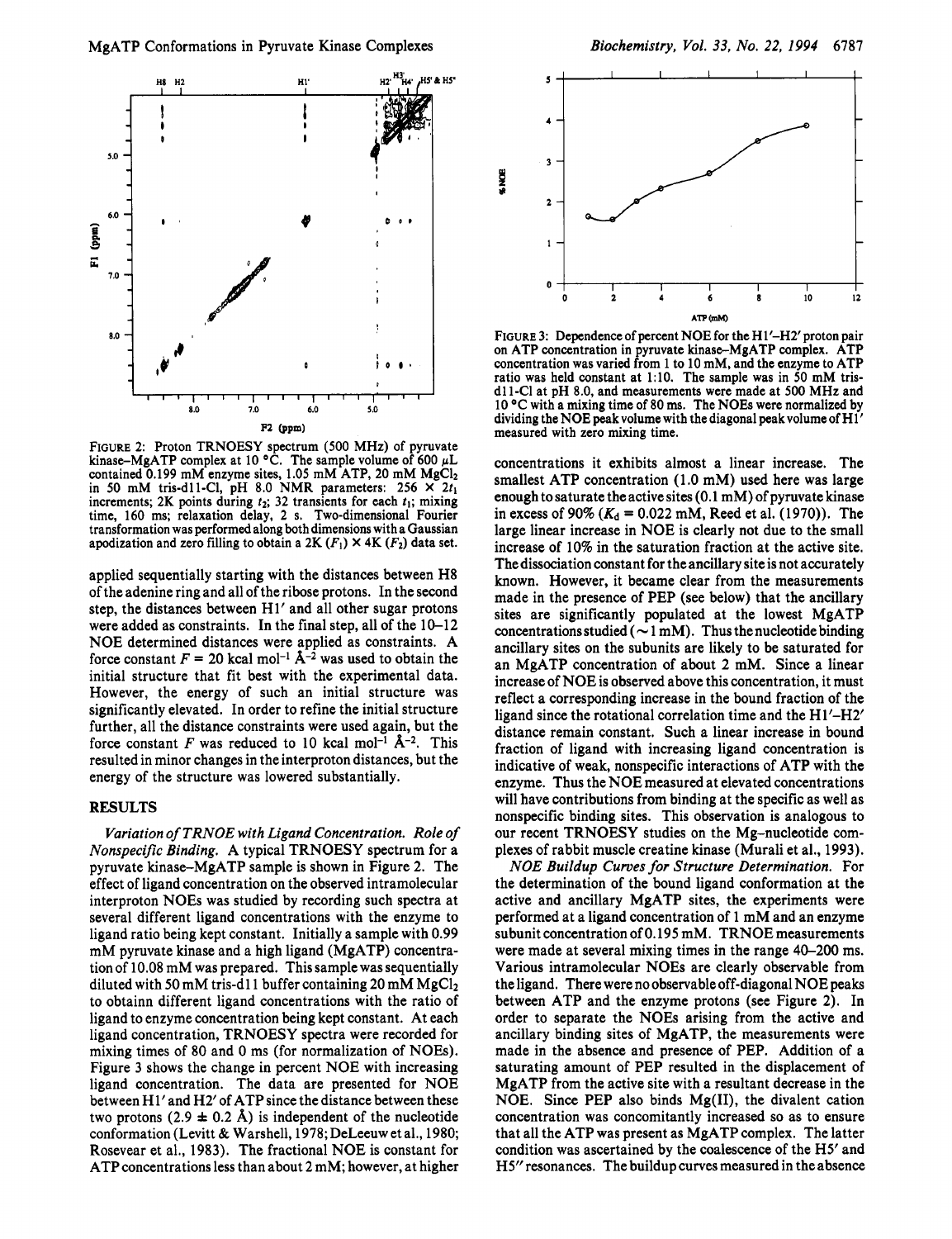

FIGURE 4: Fractional NOE buildup curves for pyruvate kinase-MgATP complexes. The sample contained 0.195 mM pyruvate kinase, 1.03 mM ATP, 39.2 mM  $MgCl<sub>2</sub>$ , and 34.2 mM PEP in 50 mM tris-d11-Cl, pH 8.0. NOEs in the absence and presence of PEP are represented by  $\times$  and  $\circ$ , respectively. The solid curves represent theoretically simulated buildup curves based on the NOE matrix distances. External relaxation rates for H8, H2, Hl', H2', H3', H4', H5', and H5" used in the fitting routine were 1.99, 1.23, 1.25,2.11, 1.54, 2.0, 2.5, and  $2.5 s<sup>-1</sup>$ , respectively, at the active site, and for the ancillary site the external relaxation rates were 1.43,1.23,1.11,1.43, 1.54, 2.0, 2.5, and 2.5 s-I, respectively. The rotational correlation time used for the bound ligands was 11.5 ns.

and the presence of PEP are presented in Figure 4. In the absence of PEP the results represent the composite NOE arising from MgATP bound at both the active and ancillary sites, whereas those in the presence of PEP represent NOE arising exclusively from MgATP bound at the ancillary site. Although for most of the proton pairs a decrease in initial slope was observed upon the addition of PEP, there was no measurable change in NOE intensities between H3' and H4' (Figure 4e), indicating that there is no significant NOE between these two protons at the active site. On the other hand no NOEs were observed between H1' and H3' and between H8 and H4' in the presence of PEP (Figures 4b,k), indicating that there is no significant NOE in these pairs at the ancillary site. The experimental data were fitted with a second-order polynomial to determine the initial slopes. As was shown by eq 10, the initial slope of the composite NOE curve is the sum of the initial slopes for the individual sites given by  $R_{ii}^{b}(1)$  and  $R_{ii}^{b}(2)$ . The interproton distances were calculated from the initial slopes for both of the sites by using eq 12 and the reference distance of 2.9 **A** between H1' and H2' (Rosevear et al., 1983). The  $R_{ii}^{b}$  values and distances derived in this manner are given in Table 1. The distances derived from these initial slopes were used as constraints to define the conformation of the nucleotide at the active site. For proton pairs that had no measurable NOE for mixing

Table 1: Initial Slopes for NOE Buildup in the Presence and Absence of PEP<sup>a</sup> and Interproton Distances in MgATP Bound at the Active and Ancillary Sites of Rabbit Muscle Pyruvate Kinase

| 1994                        |                                                                                                                                            |                                    |                          |                |               | Jarori et al.                                             |
|-----------------------------|--------------------------------------------------------------------------------------------------------------------------------------------|------------------------------------|--------------------------|----------------|---------------|-----------------------------------------------------------|
|                             |                                                                                                                                            |                                    |                          |                |               |                                                           |
| 0.04                        |                                                                                                                                            |                                    |                          |                |               |                                                           |
| (c) $H1'HE'$<br>$0.00 -$    | Table 1: Initial Slopes for NOE Buildup in the Presence and                                                                                |                                    |                          |                |               |                                                           |
| 0.02.                       | Absence of PEP <sup>a</sup> and Interproton Distances in MgATP Bound at the<br>Active and Ancillary Sites of Rabbit Muscle Pyruvate Kinase |                                    |                          |                |               |                                                           |
|                             |                                                                                                                                            |                                    | initial slope $(s^{-1})$ |                |               | distances $(\hat{A})$                                     |
| 0.01                        |                                                                                                                                            |                                    |                          |                |               |                                                           |
| 50 100 150 200<br>$\circ$   | proton pair<br>$H1'$ - $H2'$                                                                                                               | 0.311                              | 0.111                    | 0.200          | 2.90          | 2.90                                                      |
|                             | $H1'$ -H3'                                                                                                                                 | 0.095                              | 0.000                    | 0.095          | 3.28          | >4.5                                                      |
| $0.04 +$<br>$(1)$ Han-Han   | $H1'$ -H4'                                                                                                                                 | 0.227                              | 0.126                    | 0.101          | 3.25          | no PEP with PEP active site active ancillary site<br>2.84 |
| $0.00 -$                    | $H1'$ – $H5'$ and $5''$<br>$H2'$ -H3'                                                                                                      | $\mathbf{n} \mathbf{d}^b$<br>0.692 | nd<br>0.462              | nd<br>0.230    | >4.00<br>2.84 | >4.00<br>2.29                                             |
| 0.02                        | $H2'$ -H4'                                                                                                                                 | nd                                 | nd                       | nd             | >4.00         | >4.00                                                     |
| 0.01                        | H2'-H5' and 5"                                                                                                                             | nd                                 | nd                       | nd             | >4.00         | >4.00                                                     |
|                             | $H3'$ -H4'<br>$H3'$ -H5' and 5"                                                                                                            | 0.429<br>0.311                     | 0.392<br>0.237           | 0.037<br>0.074 | 3.84<br>3.42  | 2.35<br>2.55                                              |
| 50 100 150 200<br>$\bullet$ | H4'-H5' and 5"                                                                                                                             | 0.694                              | 0.453                    | 0.241          | 2.81          | 2.29                                                      |
|                             | $H8-H1'$                                                                                                                                   | 0.053                              | 0.025                    | 0.028          | 4.03          | 3.73                                                      |
| 0.04<br>$(1)$ H8-H2         | $H8-H2'$<br>$H8-H3'$                                                                                                                       | 0.272<br>0.224                     | 0.141<br>0.031           | 0.311<br>0.193 | 3.11<br>2.92  | 2.79<br>3.58                                              |
| $0.03 -$                    | $H8-H4'$                                                                                                                                   | 0.021                              | 0.000                    | 0.021          | 4.24          | >4.00                                                     |
| $0.02 -$                    | H8-H5 $^{\prime}$ and 5 $^{\prime\prime}$<br>$a$ The data are presented in Figure 4. $b$ No detectable NOE. The                            | 0.055                              | 0.027                    | 0.028          | 4.03          | 3.67                                                      |

times up to 120 ms, a nominal limiting value of  $4.5 \pm 0.5$  Å was used for that interproton distance.

It may be noted from the initial slope data given in Table 1 that the values of  $R_{12}^{b}$  for the active site and ancillary site are given by 0.200 and 0.111 s<sup>-1</sup>, respectively. From eqs 10 and 11 it is apparent that  $R_{ij}^b$  depends on three parameters:  $p_{\rm b}$ ,  $\tau_{\rm c}^{\rm b}$ , and  $r_{ii}^{\rm b}$ . The difference between the  $R_{12}^{\rm b}$  values at the two sites may therefore arise due to a number of reasons such as the ancillary site being not as fully populated as the active site, or a slight difference within the experimental error of the  $r_{12}$  values (2.9  $\pm$  0.2 Å) at the two sites, or some difference in the local mobility at the two sites leading to effective  $\tau_c^b$ values that differ at the two sites, or a combination of all these factors. The data obtained in the present experiments cannot provide a discrimination between these factors. In the analysis, the *r12* values at the two sites are nominally set equal to 2.9 **A,** which leads to a ratio of 0.2:O.lll between the values of  $p_b \tau_c^b$  at the active and ancillary sites. This does not affect the calculation of distances from the ratios of  $R_{ij}^b$  at individual sites. Values of  $R_{ij}^{\text{b}}$  at different sites are not used in the calculation. The distances given in Table 2 were used along with other parameters such as  $p_b \tau_c^b$  in the complete relaxation matrix equation (eq **7)** for TRNOE to compute the theoretical curves (solid lines) in Figure **4.** In order to minimize the deviations between the experimental data and the computed values of NOEs for long mixing times  $(>120 \text{ ms})$ , leakage terms have been added to the diagonal elements of the relaxation matrix (see caption of Figure 4). A single isotropic correlation time is used with the calculations of the relaxation matrix elements. Justification for such a description of the motion is available from 13C line shape data of [2-13C]ATP bound to several ATP-utilizing enzymes (Nageswara Rao & Ray, 1992).

*Conformation* of *MgATPat the Active and Ancillary Sites.*  The interproton distances determined from initial NOE buildup rates (Table 1) were used as constraints in energy minimization calculations using the program CHARMm. A low-energy conformation consistent with the experimentally determined distances was chosen. Different interproton distances and various dihedral angles for the two structures are listed in Table *2.* The interproton distances in the chosen energy-minimized structures deviated by no more than  $\pm 10\%$ from the NOE-determined distances (see Table 2). The glycosidic torsion angle  $(\chi)$  which defines the orientation of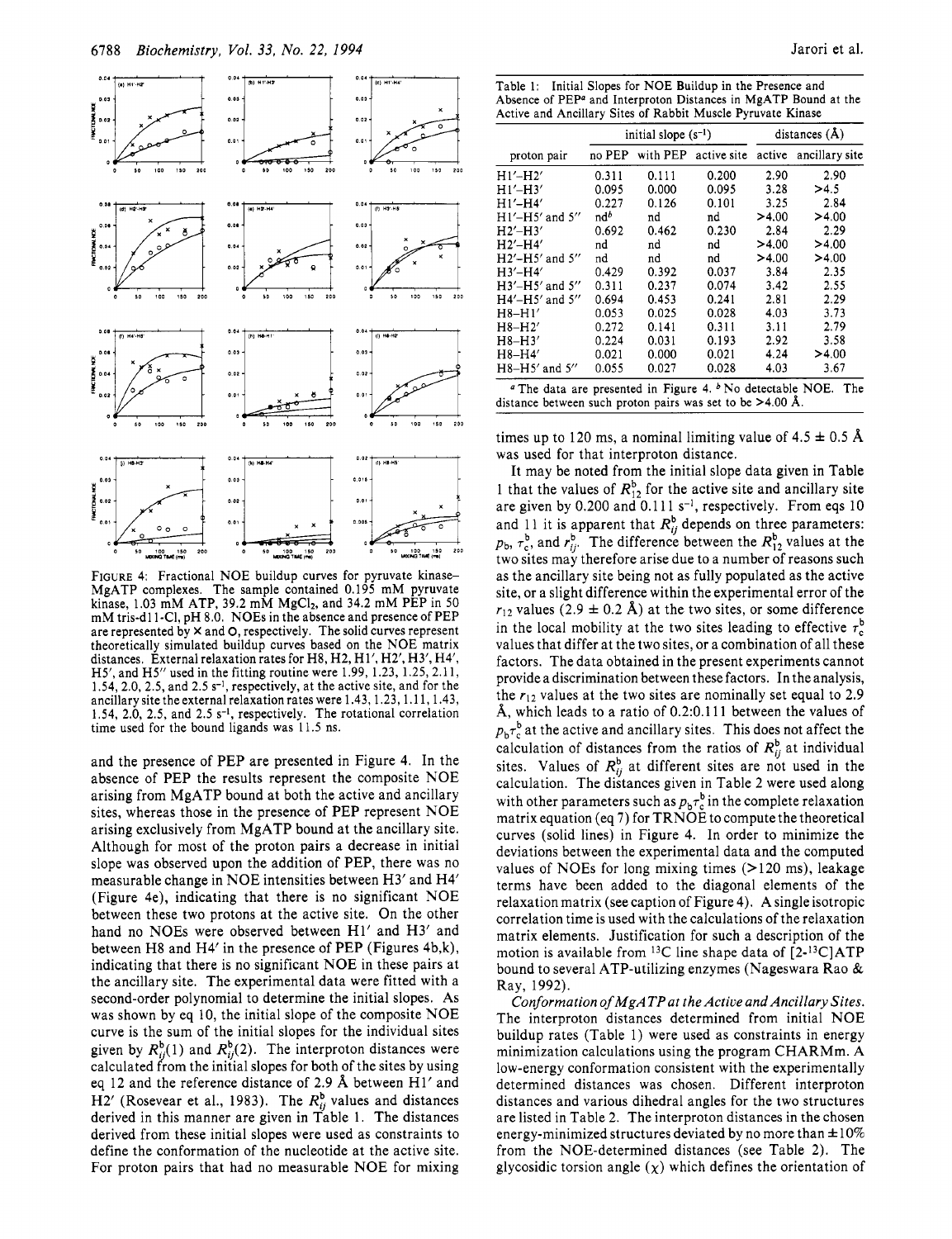

FIGURE *5:* Schematic representation of the conformations of MgATP bound at the active and ancillary sites on pyruvate kinase. In part a the glycosidic torsion angle  $\chi$  at both sites and in part b the sign of various torsion angles defining the sugar conformation and the phase angle of pseudorotation *(P)* are described.

adenine base with respect to ribose ring was found to be the same within experimental error at both sites (Figure 5a). However, the ribose conformation for MgATP bound at the two sites was quite different (Figure 5b); at the active site, it is characterized by a phase angle of pseudorotation  $P =$ 42.4° and amplitude of pucker  $\tau = 28.4$ ° corresponding to a  $_{4}T^{3}$  pucker; at the ancillary site,  $P = 127.6^{\circ}$  and  $\tau = 22.1^{\circ}$ corresponding to a  $1 T^2$  pucker. These conformations fall within the preferred range of phase angles observed for  $\beta$ -purine glycosides (Altona & Sundaralingam, 1972).

### **DISCUSSION**

An essential step in molecular structure determination by NOE measurements is to convert the observed NOE buildup curves into a set of interproton distances of the molecule. For intact systems this analysis of the NOESY data either by relaxation matrix or by initial slopes relies on the validity of two assumptions, viz., the existence of a single conformation for the molecule and the description of the molecular motion in terms of a single correlation time. For TRNOESY measurements there is an additional factor arising from the rate of exchange between the bound and free forms of the itinerant molecule (Clore & Gronenborn, 1982,1983; Landy & Nageswara Rao, 1989; Ni, 1992; London et al., 1992; Lee & Krishna, 1992; Nirmala et al., 1992). If the exchange is fast, the data analysis is simplified (Landy & Nageswara Rao, 1989). For systems such as the nucleotide complexes of pyruvate kinase, the fast-exchange condition and the assumption of a single correlation time are reasonably valid (vide infra) so that the primary concern in accepting the TRNOE determined structure to be representative of the enzyme-substrate complex is the possibility that the NOE may be due to a superposition of the NOES arising from multiple conformations in (fast) exchange. The multiplicity of conformations may arise, in general, from a conformational heterogeneity at a single binding site, or a conformational distinction between the substrate bound at different subunits or the presence of different classes of binding sites on each subunit such as the nucleotides at the active and ancillary sites of pyruvate kinase, or due to weak nonspecific binding

Table 2: Interproton Distances and Various Dihedral Angles for the Best-Fit Conformations of MgATP at the Active and Ancillary Sites of Pyruvate Kinase

|                                                                             |                                                                                       | complete relaxation matrix |                   | energy minimized |                      |  |
|-----------------------------------------------------------------------------|---------------------------------------------------------------------------------------|----------------------------|-------------------|------------------|----------------------|--|
| proton pair                                                                 | active site                                                                           | ancillary site             | active site       |                  | ancillary site       |  |
| $H1'$ -H2'                                                                  | 2.90                                                                                  | 2.90                       | 2.83              |                  | 2.98                 |  |
| $H1'$ -H3'                                                                  | 3.28                                                                                  | 4.10                       | 3.86              |                  | 3.76                 |  |
| $H1'$ -H4'                                                                  | 3.10                                                                                  | 2.85                       | 3.12              |                  | 3.01                 |  |
| $H1'$ - $H5'$                                                               | 4.80                                                                                  | 4.10                       | 4.49              |                  | 4.16                 |  |
| $H1'$ - $H5''$                                                              | 4.80                                                                                  | 4.10                       | 5.11              |                  | 4.81                 |  |
| $H2'$ -H3'                                                                  | 2.45                                                                                  | 2.30                       | 2.31              |                  | 2.27                 |  |
| $H2'$ -H4'                                                                  | 4.10                                                                                  | 4.10                       | 3.87              |                  | 3.81                 |  |
| $H2'$ -H5'                                                                  | 4.90                                                                                  | 4.50                       | 5.19              |                  | 4.21                 |  |
| $H2'$ -H5"                                                                  | 4.90                                                                                  | 4.50                       | 5.10              |                  | 4.26                 |  |
| $H3'$ -H4'                                                                  | 3.75                                                                                  | 2.35                       | 3.09              |                  | 2.55                 |  |
| $H3'$ - $H5'$                                                               | 3.42                                                                                  | 2.55                       | 3.64              |                  | 2.39                 |  |
| $H3'$ - $H5''$                                                              | 3.42                                                                                  | 2.55                       | 3.18              |                  | 3.12                 |  |
| $H4'$ -H5'                                                                  | 2.40                                                                                  | 2.25                       | 2.63              |                  | 2.32                 |  |
| $H4'$ -H5"                                                                  | 2.40                                                                                  | 2.25                       | 2.45              |                  | 2.35                 |  |
| $H8-H1'$                                                                    | 3.65                                                                                  | 3.65                       | 3.88              |                  | 3.77                 |  |
| H8-H2'                                                                      | 3.11                                                                                  | 2.79                       | 3.30              |                  | 2.72                 |  |
| $H8-H3'$                                                                    | 2.75                                                                                  | 3.60                       | 2.70              |                  | 3.62                 |  |
| H8-H4'                                                                      | 4.50                                                                                  | 4.30                       | 4.46              |                  | 4.31                 |  |
| $H8-H5'$                                                                    | 3.85                                                                                  | 3.30                       | 3.84              |                  | 3.27                 |  |
| H8-H5"                                                                      | 3.85                                                                                  | 3.30                       | 4.50              |                  | 4.15                 |  |
|                                                                             | torsion angle <sup>a</sup>                                                            |                            | active site (deg) |                  | ancillary site (deg) |  |
| $\chi$ (O' <sub>4</sub> -C' <sub>1</sub> -N <sub>9</sub> -C <sub>8</sub> )  |                                                                                       |                            | 44                | 46               |                      |  |
| $v_0$ (C' <sub>4</sub> -O' <sub>4</sub> -C' <sub>1</sub> -C' <sub>2</sub> ) |                                                                                       | $-12$                      |                   | $-21$            |                      |  |
| $v_1$ (O'4–C' <sub>1</sub> –C' <sub>2</sub> –C' <sub>3</sub> )              |                                                                                       |                            | $-6$              | 21               |                      |  |
| $v_2(C'_1-C'_2-C'_3-C'_4)$                                                  |                                                                                       |                            | 21                | $-13.5$          |                      |  |
| $v_3$ (C' <sub>2</sub> -C' <sub>3</sub> -C' <sub>4</sub> -C' <sub>5</sub> ) |                                                                                       |                            | $-28$             | $\mathbf{1}$     |                      |  |
| $v_4$ (C' <sub>3</sub> -C' <sub>4</sub> -C' <sub>5</sub> -O' <sub>4</sub> ) |                                                                                       |                            | 25                | 13               |                      |  |
| $\gamma$ (O'5-C'5-C'4-C'3)                                                  |                                                                                       |                            | 40                | 51               |                      |  |
|                                                                             | $P = \tan^{-1} \frac{(v_4 + v_1) - (v_3 + v_0)}{2v_2(\sin 36^\circ + \sin 72^\circ)}$ |                            | 42.4              |                  | $127.6 (-52.4)^b$    |  |

For the definition of torsion angles and phase angle of pseudorotation  $(P)$ , see Sanger (1984). The torsion angle  $\chi$  (O'<sub>4</sub>-C'<sub>1</sub>-N<sub>9</sub>-C<sub>8</sub>) is 0° when the  $O'_{4}-C'_{1}$  and  $N_{9}-C_{8}$  bonds are eclipsed, and an anticlockwise rotation about the  $C'_1$ -N<sub>9</sub> bond is a positive angle rotation.  $\frac{b}{b}$  Since  $\nu_2$  is negative, 180' was added to the calculated value of *P* (see Altona and Sundaralingam (1972)).

of the nucleotide to the protein at sites other than the designated binding sites, or a superposition of all these features.

In the present study the effects of weak, nonspecific binding were nearly eliminated by carefully optimizing the experimental conditions. It is assumed that the nucleotide binds with the same conformation at the active sites on all four subunits and binds likewise with a single conformation at the ancillary sites on these subunits. Thus we are reduced to two possibly distinct conformations: one for the active site and another for the ancillary site. The competition between PEP and ATP at the active site allows a separation of these two conformations by making measurements with and without PEP. As was explained in the introduction of this paper, previous attempts to effect such a separation by Rosevear et al. (1987a) and Landy et al. (1992) have resulted in no significant change in the observed NOE buildup curves for the Hl'-H2' proton pair. The two groups of authors have, however, interpreted the negative result differently. The results of the present work provide an explanation for the negative result in these two previous investigations. In both of these studies the experimental protocols used were such that there is appreciable weak, nonspecific binding of MgATP to the protein. The observed NOE in these experiments was thus dominated by the adventitious binding of MgATP and was, therefore, not significantly affected by the displacement of MgATP by PEP at the active site alone. On the other hand, in the present work the choice of the experimental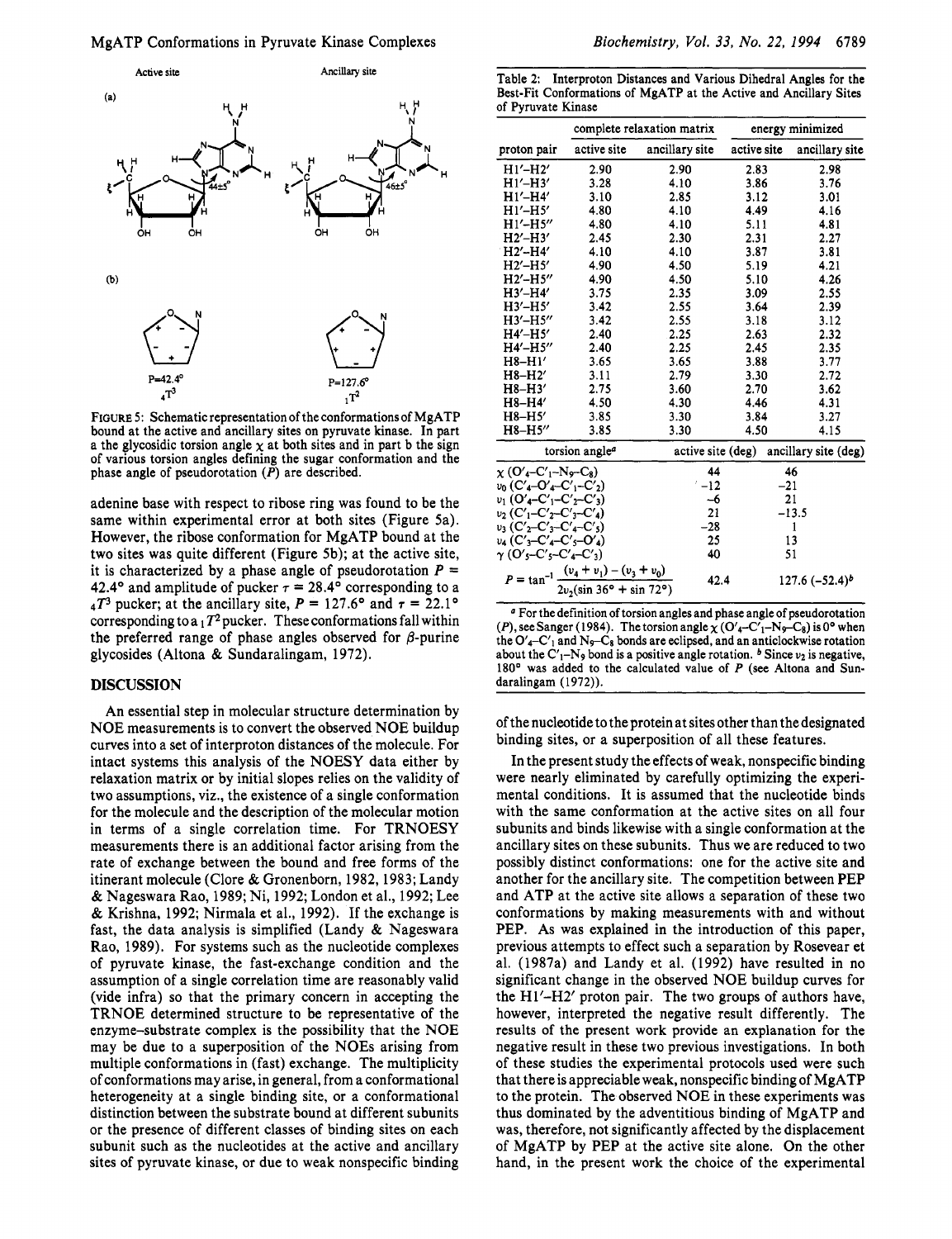protocol limited the binding to the active and ancillary sites, and the displacement effect upon the addition of PEP can be clearly seen. These results illustrate the importance of a careful assessment of weak, nonspecific binding effects in TRNOE studies involving substrates such as the nucleotides, and the need for choosing experimental protocols that minimize the interference from such effects.

Since the strategy for minimizing adventitious binding effects is to work at sufficiently low nucleotideconcentrations, the well-known advantage of using excess ligand concentrations to obtain high sensitivity in TRNOE measurements (Landy & Nageswara Rao, 1989; Campbell & Sykes, 1991) had to be sacrificed at least in part. However, the assured identity of binding site(s) is a compensating factor. In the analysis of the NOE data leading to the determination of the structures at the two sites (active and ancillary), polynomial fits leading to initial slopes had to be used. This was because the observed NOE is not a superposition of the NOEs at the individual sites in general. Such a superposition is only valid for very short mixing times, and only the initial slopes are linearly additive. The scatter in the data was a matter of concern. However, the acceptability of the initial slopes was checked by using all of the distances derived from the initial slopes in the complete relaxation matrix to trace the buildup of the experimental NOEs for all the proton pairs. Considering the limitation on the sensitivity imposed upon the experiment by the optimization of the sample protocol, and the complexity of the data analysis arising due to the two classes of binding sites, the general agreement between the buildup curves calculated by using the complete relaxation matrix and the experimental buildup curves is quite satisfactory.

The structures obtained for MgATP bound at the active and ancillary sites are quite similar in their glycosidic orientation. The major difference appeared in the sugar pucker defined by the angle P, which was 42.4° at the active site and 127.6° at the ancillary site. The glycosidic orientations  $(\chi)$ obtained for the active and ancillary sites given by 44° and 46°, respectively, with an experimental error of  $\pm 5$ ° are in good agreement with 51  $\pm$  5° obtained for both MgADP and MgATP bound to creatine kinase (Murali et al., 1993). Rosevear et al. (1987a) proposed a C3'-endo ribose pucker with a high anti glycosidic torsional angle  $\chi = 68 \pm 10^{\circ}$  for MgATP bound at the ancillary site, and at the active site a superposition of three structures with (i) C3' endo with  $\chi$  = 30°, (ii) O1' endo with  $\chi = 55$ °, and (iii) C2' endo with  $\chi =$ 217° were proposed. Landy et al. (1992) reported a C3' endo with  $\chi$  = 39  $\pm$  4° for MgATP at both sites for the same enzyme-nucleotide complex. Due to the high concentration sample protocol used, nonspecific binding effects contribute significantly in both of these earlier studies. The variance between these results and those reported here is not surprising. Although MgADP binds to pyruvate kinase at the same site as MgATP, it was not possible to study its structure in the enzyme complexes because the site-selective displacement of MgADP by PEP is not possible. The TRNOE data for MgADP will be a superposition of those from the two sites. If the data were to fit a certain structure, that structure would not represent MgADP bound at either the active or the ancillary site.

The correlation time obtained by analyzing the TRNOE data was about 11.5 ns, which is 10-fold smaller than that estimated from the Stokes-Einstein relation for a molecular mass of 238 kDa. This kind of discrepancy was observed in most TRNOE analyses (Rosevear et al., 1987a; Williams & Rosevear, 1991; Murali et al., 1993) and is generally ascribed to the loss of magnetization through pathways involving the protein protons (Nirmala et al., 1992; Murali et al., 1993). When ratios of initial slopes are used for evaluating the interproton distances, the correlation time drops out of the calculation. While this feature may provide some confidence in the data analysis, it is not obvious that the apparent reduction in NOE for every proton pair is scaled to nearly the same extent so that the ratios of initial slopes arevirtually unaffected. In considering TRNOE-determined conformations it is useful to recognize the possible implications of this question.

## **ACKNOWLEDGMENT**

The authors thank Dr. Bruce D. Ray, Operations Director, NMR Center, IUPUI, and Dr. Steven B. Landy for helpful discussions and Professor M. D. Kemple for a careful perusal of the manuscript. The use of computational facilities for molecular modeling at the Facility for Computational Molecular and Biomolecular Science, IUPUI, and helpful suggestions from Dr. Daniel H. Robertson are acknowledged.

## **REFERENCES**

- Abragam, A. (1961) *The Principles of Nuclear Magnetism,*  Oxford University Press, London.
- Altona, C., & Sundaralingam, M. (1972) *J. Am. Chem. SOC.* 94, 8205-8212.
- Balaram, P., Bothner-By, A. A., & Dadok, J. (1972a) *J. Am. Chem. SOC.* 94, 4015-4017.
- Balaram, P., Bothner-By, A. A,, & Breslow, E. (1972b) *J. Am. Chem. SOC.* 94, 4017-4018.
- Brooks, B. R., Bruccoleri, R. E., Olafson, B. D., States, D. J., Swaminathan, S. & Karplus, M. (1983) *J. Comput. Chem.* 4, 1 87-2 1 7.
- Campbell, A. P., & Sykes, B. D. (1991) *J. Magn. Reson.* 93, 77-92.
- Clore, G. M., & Gronenborn, A. M. (1982) *J. Magn. Reson.* 48, 402-417.
- Clore, G. M., & Gronenborn, A. M. (1983) *J. Magn. Reson.* 53, 423-442.
- DeLeeuw, H. P. M., Haasnoot, C. A. G., & Altona, C. (1980) *Isr. J. Chem.* 20, 108-126.
- Jarori, G. K., Ray, B. D., & Nageswara Rao, B. D. (1985) *Biochemistry* 24, 3487-3494.
- Jarori, G. K., Ray, B. D., & Nageswara Rao, B. D. (1989) *Biochemistry* 28, 9343-9350.
- Kalk, A., & Berendson, H. **J.** C. (1976) *J. Magn. Reson.* 24, 343-366.
- Keepers, J. **W.,** & James, **T. L.** (1984) *J. Magn. Reson.* 57, 404-426.
- Koning, T. M. G., Boelens, R., & Kaptein, R. (1990) *J. Magn. Reson.* 90, 11 1-123.
- Landy, S. B., & Nageswara Rao, B. D. (1989) *J. Mugn. Reson.*  81, 371-377.
- Landy, *S.* B., Ray, B. D., Plateau, **P.,** Lipkowitz, **K.** B., & Nageswara Rao, B. D. (1992) *Eur. J. Biochem.* 205, 59-69.
- Lee, **W.,** & Krishna, N. R. (1992) *J. Magn. Reson.* 98, 36-48.
- Levitt, M., & Warshell, A. (1978) *J. Am. Chem.Soc.* 100,2607- 2613.
- Lodato, D. T., & Reed, G. H. (1987) *Biochemistry* 26, 2243- 2250.
- London, R. E., Perlman, **M.** E., & Davis, D. G. (1 992) *J. Magn. Reson.* 97, 79-98.
- Macura, S., Huang, Y., Seuter, D., & Ernst, R. R. (1981) *J. Magn. Reson.* 43, 259-28 1.
- Mildvan, A. S., & Cohn, **M.** (1966) *J. Biol. Chem.* 241, 1178- 1193.
- Morris, G. A., & Freeman, R. (1978) *J. Magn. Reson.* 29,433- 462.